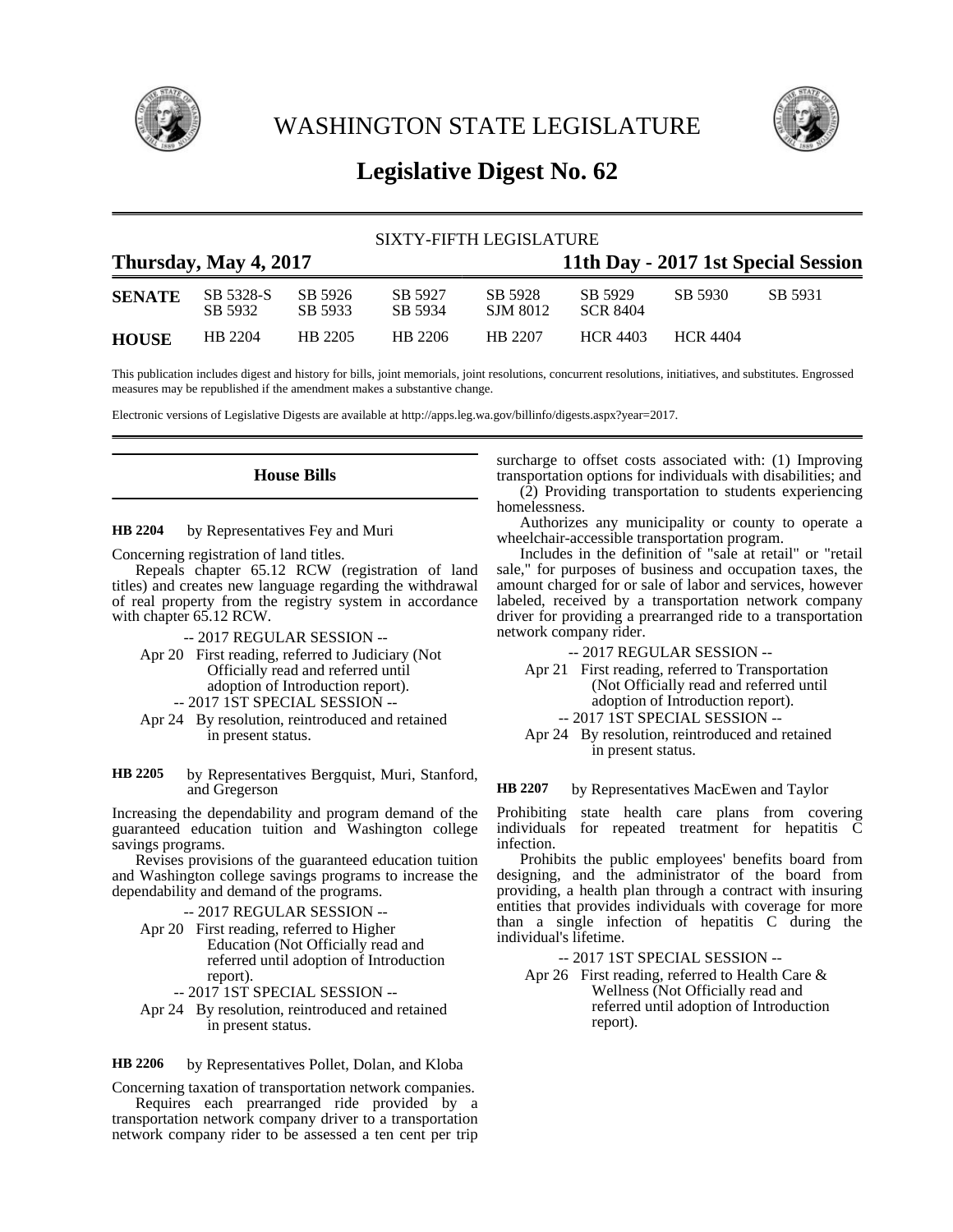### **House Concurrent Resolutions**

by Representatives Sullivan and Kretz **HCR 4403**

Returning bills to their house of origin. (AS OF HOUSE 2ND READING 4/23/17) Returns bills to their house of origin. -- 2017 REGULAR SESSION -- Apr 21 Read first time, rules suspended, and placed on second reading calendar. Apr 23 Rules suspended. Placed on Third Reading. Third reading, adopted. -- IN THE SENATE -- First Reading. Placed on second reading. Rules suspended. Placed on Third Reading. Third reading, adopted. -- IN THE HOUSE -- Speaker signed. Delivered to Governor. Filed with Secretary of State.

by Representatives Sullivan and Kretz **HCR 4404**

Adjourning SINE DIE.

(AS OF HOUSE 2ND READING 4/23/17) Adjourns SINE DIE.

-- 2017 REGULAR SESSION --

Apr 21 Read first time, rules suspended, and placed on second reading calendar. Apr 23 Rules suspended. Placed on Third Reading. Third reading, adopted. -- IN THE SENATE -- First Reading. Placed on second reading.

Rules suspended. Placed on Third Reading. Third reading, adopted. -- IN THE HOUSE -- Speaker signed.

Delivered to Governor. Filed with Secretary of State.

### **Senate Bills**

by Senate Committee on Ways & Means (originally sponsored by Senators Honeyford, Hobbs, Bailey, Becker, Miloscia, Angel, Brown, Sheldon, Rivers, Warnick, and Rossi) **SB 5328-S**

Creating a community aviation revitalization board. (DIGEST OF PROPOSED 1ST SUBSTITUTE)

Creates the community aviation revitalization board and authorizes the board to: (1) Make direct loans to political subdivisions of the state and privately owned airports for the purpose of improvements at public use

airports that primarily support general aviation activities; and

(2) Provide loans to privately owned airports for the purpose of airport improvements if certain conditions are met.

Requires the department of transportation to provide management services, including fiscal and contract services, to assist the board in implementing this act.

Creates the public use general aviation airport loan revolving account.

-- 2017 REGULAR SESSION --

- Feb 9 Public hearing in the Senate Committee on Ways & Means at 3:30 PM.
- Apr 19 WM Majority; 1st substitute bill be substituted, do pass. Executive action taken in the Senate Committee on Ways & Means at 9:00 AM.
- Apr 20 Passed to Rules Committee for second reading.

-- 2017 1ST SPECIAL SESSION --

Apr 24 By resolution, reintroduced and retained in present status.

by Senators Honeyford, Keiser, and Hunt **SB 5926**

Authorizing theaters with more than four screens to obtain a license to sell beer and wine.

Authorizes theaters with more than four screens to obtain a theater license to sell beer, including strong beer, and/or wine at retail for consumption on theater premises.

-- 2017 REGULAR SESSION --

- Apr 19 First reading, referred to Commerce, Labor & Sports.
	- -- 2017 1ST SPECIAL SESSION --
- Apr 24 By resolution, reintroduced and retained in present status.

#### by Senators Keiser and Hunt **SB 5927**

Concerning liquor licenses.

Authorizes theaters with more than four screens to obtain a theater license to sell beer, including strong beer, and/or wine at retail for consumption on theater premises.

Allows a grocery store licensee to be issued an endorsement to offer beer and wine tasting if the licensee derives at least fifty percent of its revenue from the sale of any combination of fresh meat, fresh poultry, seafood, or cheese.

Authorizes the state liquor and cannabis board to issue a caterer's endorsement to a beer and wine retailer's license (designated as a tavern license) to allow the licensee to remove from the liquor stocks at the licensed premises, only those types of liquor that are authorized under the on-premises license privileges for sale and service at event locations at a specified date and place not currently licensed by the board.

-- 2017 REGULAR SESSION --

Apr 19 First reading, referred to Commerce, Labor & Sports.

-- 2017 1ST SPECIAL SESSION --

Apr 24 By resolution, reintroduced and retained in present status.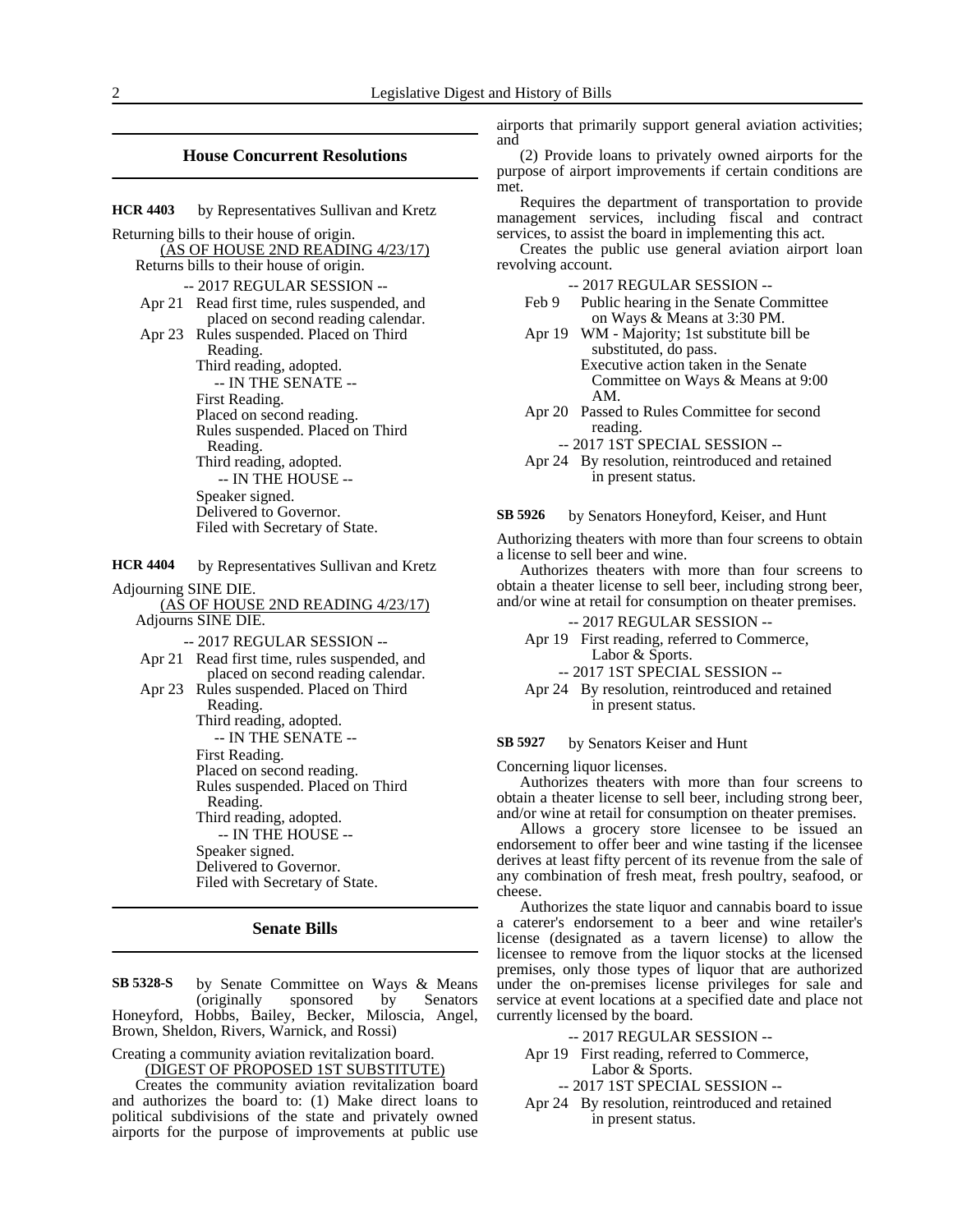by Senators Rivers, Palumbo, and Hasegawa **SB 5928**

Making financial services available to marijuana producers, processors, retailers, qualifying patients, health care professionals, and designated providers as authorized under chapters 69.50 and 69.51A RCW.

Authorizes a financial institution to receive deposits, extend credit, conduct funds transfers, and provide other financial services for marijuana producers, processors, and retailers, qualifying patients, health care professionals, and designated providers.

-- 2017 REGULAR SESSION --

Apr 23 First reading, referred to Financial Institutions & Insurance.

-- 2017 1ST SPECIAL SESSION --

Apr 24 By resolution, reintroduced and retained in present status.

#### by Senator Rossi **SB 5929**

Concerning investing in Washington families by improving the fairness of the state's excise tax system by narrowing or eliminating tax preferences, imposing a business and occupation tax surcharge while eliminating tax liability for small businesses, enacting an excise tax on capital gains, modifying the real estate excise tax, making administrative changes, and implementing marketplace fairness in Washington.

Addresses the state's tax system with regard to: (1) Capital gains taxes;

(2) Business and occupation tax rate change and deduction;

(3) Eliminating the sales and use tax exemption for bottled water;

(4) Repealing the preferential business and occupation tax rate for warehousing and reselling prescription drugs;

(5) Narrowing a use tax exemption for self-produced fuel;

(6) Eliminating the preferential business and occupation tax rate for international investment management services;

(7) Nonresident sales tax exemption remittances;

(8) Graduated real estate excise tax rates;

(9) Real estate excise tax on foreclosures;

(10) Requiring local governments that issue building permits to supply subcontractor information to the department of revenue;

(11) Sales and use tax collection regarding remote sellers, referrers, and marketplace facilitators;

(12) The expansion of individual liability for an entity's unpaid tax obligations;

(13) Reducing interest on tax refunds; and

(14) Transfers to the education legacy trust account.

-- 2017 REGULAR SESSION --

Apr 23 First reading, referred to Ways & Means. -- 2017 1ST SPECIAL SESSION --

- Apr 24 By resolution, reintroduced and retained in present status.
- Apr 26 Public hearing in the Senate Committee on Ways & Means at 3:00 PM.

by Senator Palumbo **SB 5930**

Establishing a carbon pollution tax.

Establishes the carbon reduction and environmental resiliency act.

Imposes a carbon pollution tax on the sale or use of fossil fuels, including fossil fuels used in generating electricity.

Requires the department of social and health services to establish and administer a low-income carbon pollution mitigation tax grant for residents to assist in the equitable transition to lower carbon emission energy sources.

Requires the joint legislative audit and review committee, in consultation with the department of revenue, the department of commerce, and the department of ecology, to conduct a review of the carbon pollution tax.

Creates the carbon reduction and environmental resiliency account, the water infrastructure account, the forest resilience and fire suppression account, the carbon reduction investment fund account, and the carbon reduction solutions account.

-- 2017 REGULAR SESSION --

Apr 23 First reading, referred to Ways & Means. -- 2017 1ST SPECIAL SESSION --

Apr 24 By resolution, reintroduced and retained in present status.

#### by Senator Palumbo **SB 5931**

Concerning public agency acquisition of electric and alternative fuel vehicles.

Requires all state agencies and local government subdivisions of the state, to the extent determined practicable by rules adopted by the department of commerce, to satisfy the following for the percentage of their fuel use for operating publicly owned vessels, vehicles, and construction equipment from electricity or biofuel: (1) Fifty percent by June 1, 2020;

(2) Seventy-five percent by June 1, 2023; and

(3) One hundred percent by June 1, 2025.

Requires the state agencies and local governments to submit a report to the department of commerce documenting its progress in meeting the fuel use goals.

Requires school districts and educational service districts to be reimbursed for any additional costs to replace a diesel or gasoline bus with a bus powered by an alternative fuel, where the replacement contributes toward the district's compliance with certain goals.

Allows a grant of funds from the multimodal transportation account, the regional mobility grant program account, and the rural mobility grant program account to be made to a transit agency operating buses only when the agency has demonstrated substantial progress toward meeting the goals of replacing gasoline and diesel vehicle with alternative fuel vehicles.

-- 2017 REGULAR SESSION --

Apr 23 First reading, referred to State Government.

-- 2017 1ST SPECIAL SESSION --

Apr 24 By resolution, reintroduced and retained in present status.

by Senators Fortunato, Rossi, and Miloscia **SB 5932**

Concerning new counties.